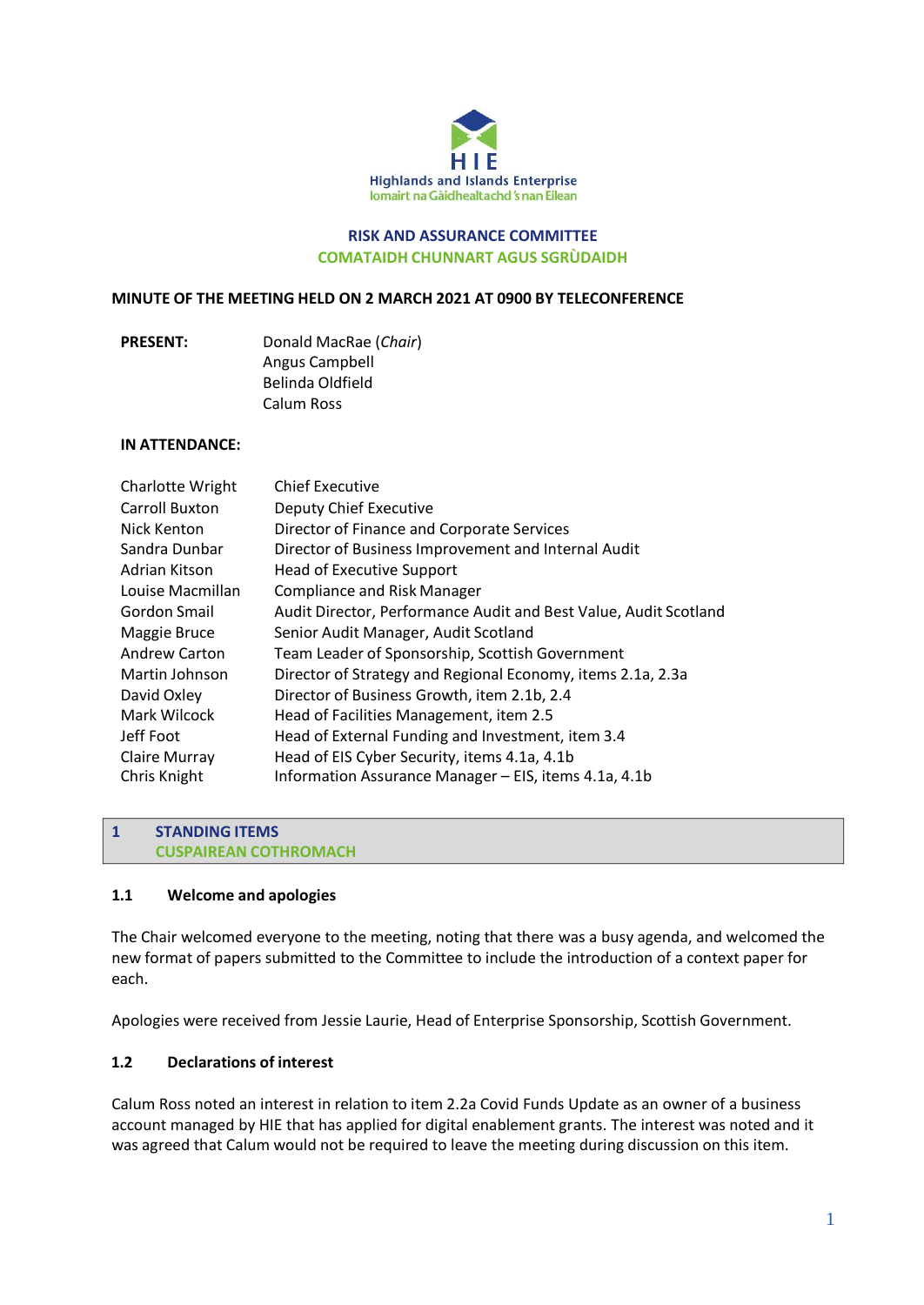### **1.3 Minute of Risk and Assurance Committee meeting held on 1 December 2020**

The minute of the Risk and Assurance meeting held on 1 December 2020 was approved.

### **1.4 Matters arising from the Risk and Assurance Committee meeting and action note from the meeting of 1 December 2020**

It was agreed that all matters arising from the Risk and Assurance Committee meeting on 1 December 2020 were covered by items on today's agenda.

#### **1.5 Matters arising from the HIE Board meetings held on 15 December 2020 and 23 February 2021**

#### **1.5a Cairngorm Mountain**

It was noted that the latest version of the masterplan was being presented to the CNPA Board later in the month. With regards to legal cases, one has been sisted with the other currently in the adjustment phase. It is likely that both will progress to court early in the new financial year. There is a proposal to resurrect the HIE Board Cairngorm sub-group to oversee matters relating to Cairngorm, acting in an advisory capacity only.

### **2 CURRENT AND EMERGING ISSUES CÙISEAN LÀITHEIL**

#### **2.1 Space updates**

#### **2.1a Space programme**

*Martin Johnson joined the meeting.*

The Director of Strategy and Regional Economy and the Director of Business Improvement and Internal Audit provided an update on the approach to Space programme activity being undertaken by HIE. Following work to review the potential benefits to the HIE region from the developing Space sector, HIE is reviewing its approach to the Space Programme governance. This remains work in progress, with the aim of ensuring that there is a coordinated programme approach for the region, aligned to a Scottishwide strategy. This builds on the work HIE had commissioned from RSM and SpaceTec to review the market, potential economic benefits and the status of the sector in the region.

Key areas have been updated to reflect the changes to the region-wide sectoral opportunity and the need for cross-organisation approachesto projects and wider market and sectoral context and knowledge. This will be further updated as HIE publishes the outputs of the current reviews and will also ensure that resources are aligned to the current organisational change activity.

The Committee asked if there was work with the Communities team in this area. It was confirmed that there was good community buy-in and close working with other organisations in Machrihanish, and that a group had been set-up with the local authority to work with Shetland Space Centre.

*[Paragraph removed in the interests of the effective conduct of public affairs, and due to commercial sensitivity].*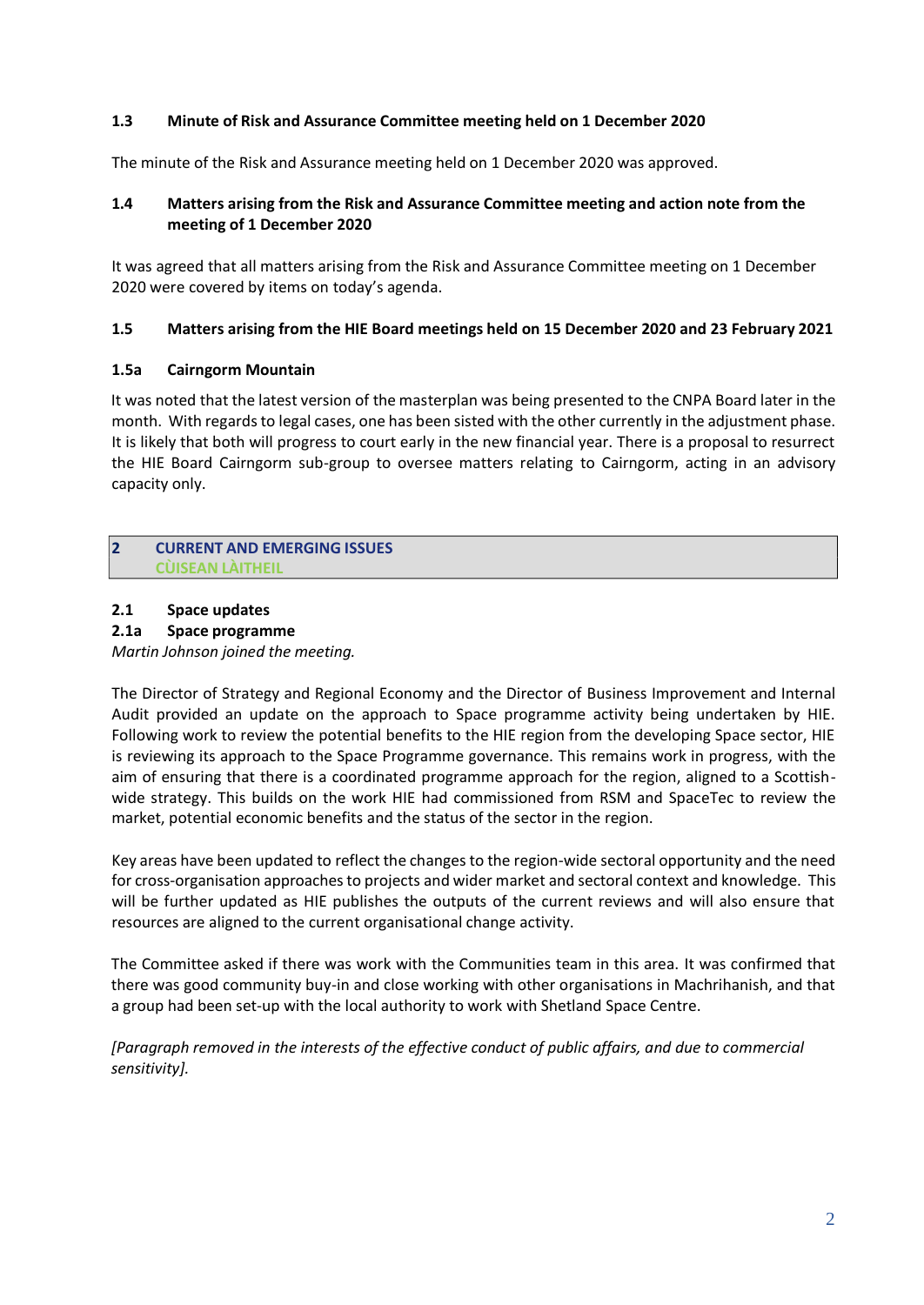### **2.1 b Space Hub Sutherland – update on risk**

*David Oxley joined the meeting for item 2.1b and item 2.4 only.*

The Director of Business Growth provided an update on Space Hub Sutherland, outlining that it is at a critical point in its development, with good progress made in many areas. *[Sentence removed in the interests of the effective conduct of public affairs, and due to commercial sensitivity].* 

Project risks are managed by use of a Risk Register and good progress had been made initially on risk management by closure of lower level risks. Further, obtaining planning approval for the project following confirmation of approval from Scottish Government in August 2020 closed a number of risks further reducing the overall risk score. Progress on the 'Red' risk has been more limited since in many cases the mitigations are not at HIE's hand and require support of external stakeholders.

*[Paragraph removed in the interests of the effective conduct of public affairs, and due to commercial sensitivity].* 

*[Paragraph removed in the interests of the effective conduct of public affairs].*

*[Paragraph removed in the interests of the effective conduct of public affairs].*

*[Paragraph removed in the interests of the effective conduct of public affairs, and due to commercial sensitivity].* 

*[Paragraph removed in the interests of the effective conduct of public affairs].*

The Committee thanked the Director for the update and recognised that the Space Hub Sutherland team were doing all that could be done to manage an extremely complex project as effectively as possible.

*Martin Johnson left the meeting.*

#### **2.2 Covid updates**

#### **2.2a Covid funds update**

The Director of Business Improvement and Internal Audit presented a paper detailing the approach taken by HIE, an overview of the extent of activity undertaken and the context to the changed risk profile of HIE activity in 2020-21. Significant in-year changes took place in response to the COVID impact on the economy of the Highlands and Islands. This included changes in how HIE's GIA budget was used and HIE being asked to have a role in the delivery of national funds. This resulted in significant additional funding being made available to businesses and communities in the HIE area. Making these funds available in a way which met the fund objectives and applicant needs required changes to normal internal control arrangements. The risk profile of each fund was considered on a case-by-case basis. HIE sought to ensure risks were identified and understood and where mitigations were not put in place that this was clear. The nature of the funds means that there is generally an increased risk profile.

Throughout the year, HIE had sought to learn lessons and inform the design and delivery of subsequent funds. The agency will also ensure that the wider lessons are used to inform future delivery process and models to ensure the economic development needs of the region are met. There will be some independent review of funds to include a joined-up approach with Audit Scotland to prevent any duplication in this area.

The Committee asked if there was any risk that projected spend against approvals would not be achieved and if there was capacity to carry forward funding into 2021/22. It was confirmed that there were processes in place to track progress on projects, with project managers actively engaging with applicants. It was also confirmed that for most of the funds there was no capacity to carry forward to 2021/22.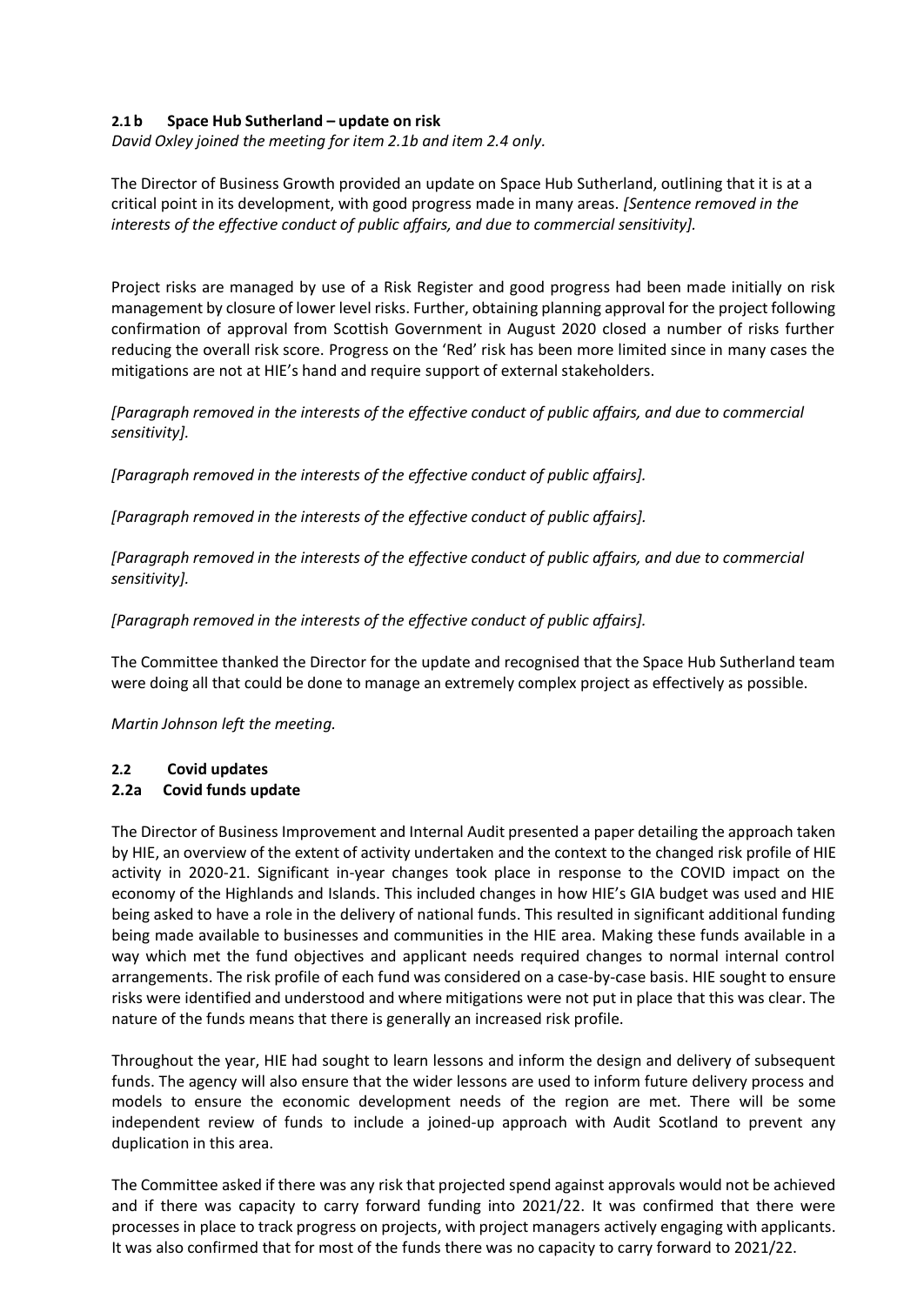The Chief Executive highlighted the complexity of delivering the funds. The lessons learned on the journey had been enormously beneficial around how to deliver in future and how to deliver at volume. Taking staff off core duties to deliver had been challenging alongside business as usual activity, however HIE decision-making processes and systems had proved to be robust.

The Audit Director, Performance Audit and Best Value, Audit Scotland noted that this was a big area and a major feature of public funding in-year that was being tracked nationally across Scotland and Audit Scotland were considering their approach to how they reviewed this activity. It will be important how HIE tells its story in the annual report noting the inherent risk and how HIE built in appropriate governance arrangements.

# **2.2 b Year-end payment arrangements**

The Director of Business Improvement and Internal Audit provided a brief update on the arrangements in place for year-end payments. Reflecting on the previous year-end, when changes to ways of working and internal controls were quickly stood-up allowing HIE to deal effectively with year-end payments and working from home, a planned approach has been agreed upfront for this year. A small working group had considered options for payment release, noting any challenges and risks, and made proposals and recommendations. The group focused on the processing of claims and invoices for payment and sought to consider what challenges were experienced or anticipated; any opportunities that had been noted, and what worked well with current processes. It also sought to minimise the risk to HIE as a result of any changes proposed.

The Committee commented that it was helpful to see the arrangements, highlighting that HIE's approach to tackling the challenges of Covid-19 had accelerated the advancement of some business transformation objectives which can help improve business process, for example use of electronic signatures, and these would now form part of processes moving forward. The Committee noted the paper and the satisfactory arrangements in place.

# **2.3 Brexit implications**

# **2.3a Brexit general update**

*Martin Johnson joined the meeting.*

The Director of Strategy and Regional Development provided an update on the current understanding of implications arising from the UK-EU Trade Deal at the end of 2020, and HIE's role. Highlighting three broad themes for awareness and confirming that HIE is visibly engaged with key stakeholders acrosstheseareas. These were: 1) The non-tariff barriers; 2) The Shared Prosperity Fund development and implementation; and 3) The new state subsidy regime.

There is concern for food and drink and other sectors where barriers exist. HIE has been collaborating with Scottish Government and Scottish Enterprise with support and guidance available via the Prepare for Brexit website, webinars and through talking to businesses.

The Committee noted the difficult situation and recognised that HIE was doing all that it could. It was also noted that the UK Government hasset out a range of regional programmes, focused directly through local authorities. The Director confirmed that HIE was remaining close to Scottish Government and local authorities. The Chief Executive also confirmed that HIE had written to the UK Government requesting a meeting with the Secretary of State for Scotland.

The Committee thanked the Director for the update and asked that HIE maintains a strong advocacy role of the future of these programmes and follows-up on the request for a meeting with the Secretary of State.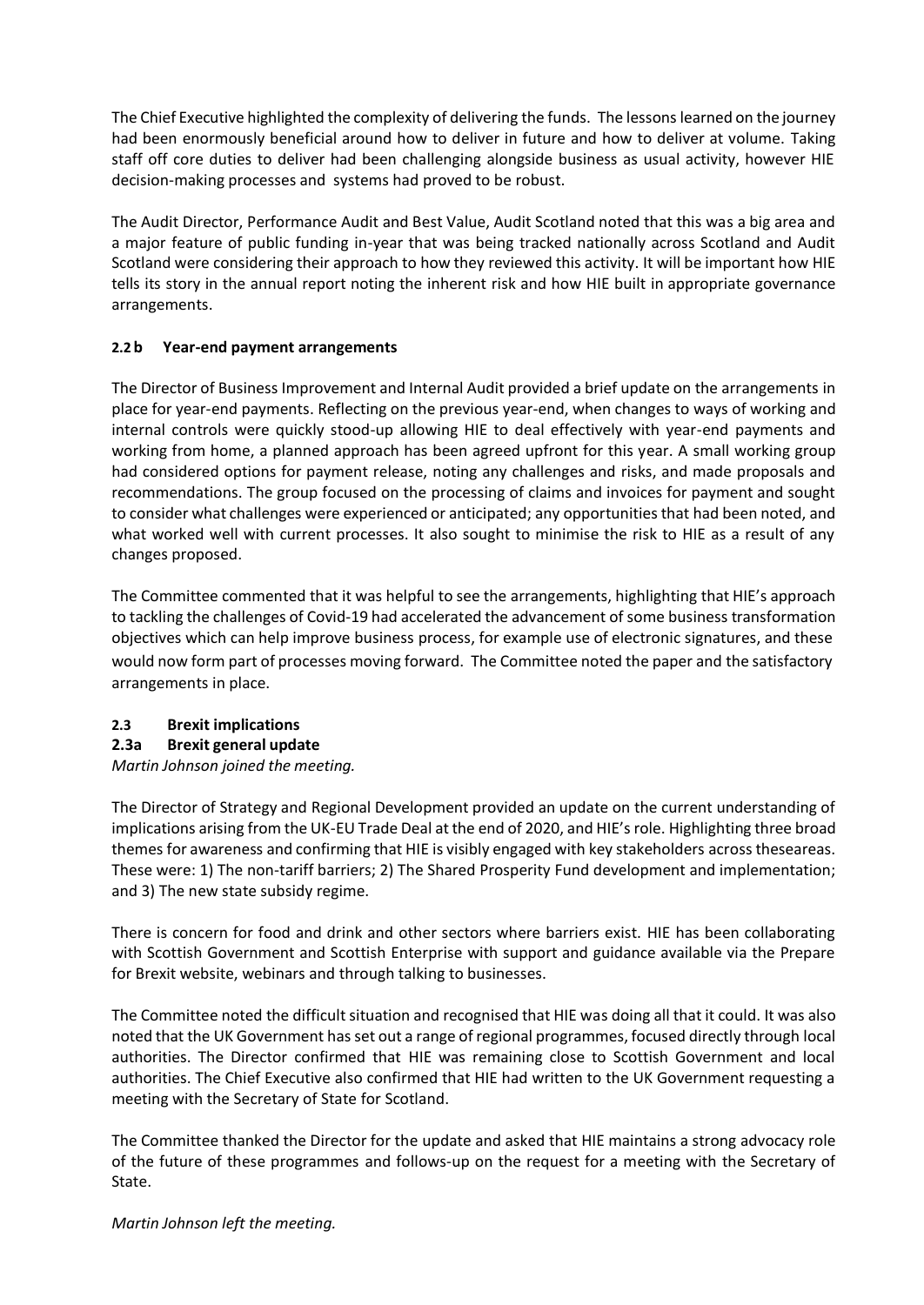### **2.3b State subsidy update**

The Director of Business Improvement and Internal Audit provided an update to brief the Committee on the range of work being undertaken to understand the Subsidy Control legislation and guidance from the UK Government in order to adapt HIE's appraisal process and subsidy schemes and to introduce the Subsidy Control Implementation Plan and associated issues log.

The Committee welcomed the informative paper, noting that it was good to get clarity on a challenging situation.

Audit Scotland noted the lack of clarity at UK and European levels as the new environment develops and that HIE was doing its best around process and good governance.

### **2.3 c Data protection**

The Director of Finance and Corporate Services provided an update to the Committee following on from a paper presented to the meeting in December 2020 regarding the data protection implications following the end of the Brexit transition period. The key change since the December paper was that the EU has agreed to delay restrictions of data transfers by at least four months, which can be extended by a further two months. The EU has also committed to issuing standard contractual clauses by the end of this period. This would allow HIE to mitigate its key risk arising from this situation (which relates to process to controller transfers where the processor is in the EU and the controller is HIE).

The Committee thanked the Director, noting the update and the need to keep monitoring the situation.

### **2.4** *Item removed in the interests of the effective conduct of public affairs.*

*David Oxley left the meeting.*

#### **2.5 Business continuity plans update**

*Mark Wilcock joined the meeting.*

The Head of Facilities Management provided an update on HIE's business continuity and disaster plans highlighting actions required following analysis of returned Business Impact *[Sentences removed in the interests of the effective conduct of public affairs].*

The Chair welcomed the paper which provides a good and detailed review of where the organisation is at the moment. However, it was noted that no plans had yet been seen and these will require to be brought back to the next committee meeting. The Committee also asked for clarity on arrangements for back-up, and what is covered through IT services provider EIS. The Head of Facilities Management confirmed that teams will be consulted to determine the extent of systems not linked to the network.

It was confirmed that the timetable is realistic but challenging.

The Committee were reassured at the direction of travel, noting that the Leadership Team would be responsible for approval and delivery of the plan.

The Chief Executive welcomed the helpful comments to inform the Leadership Team review of the plan.

The Committee recognised the challenge and requested an update at the next meeting.

#### *Mark Wilcock left the meeting.*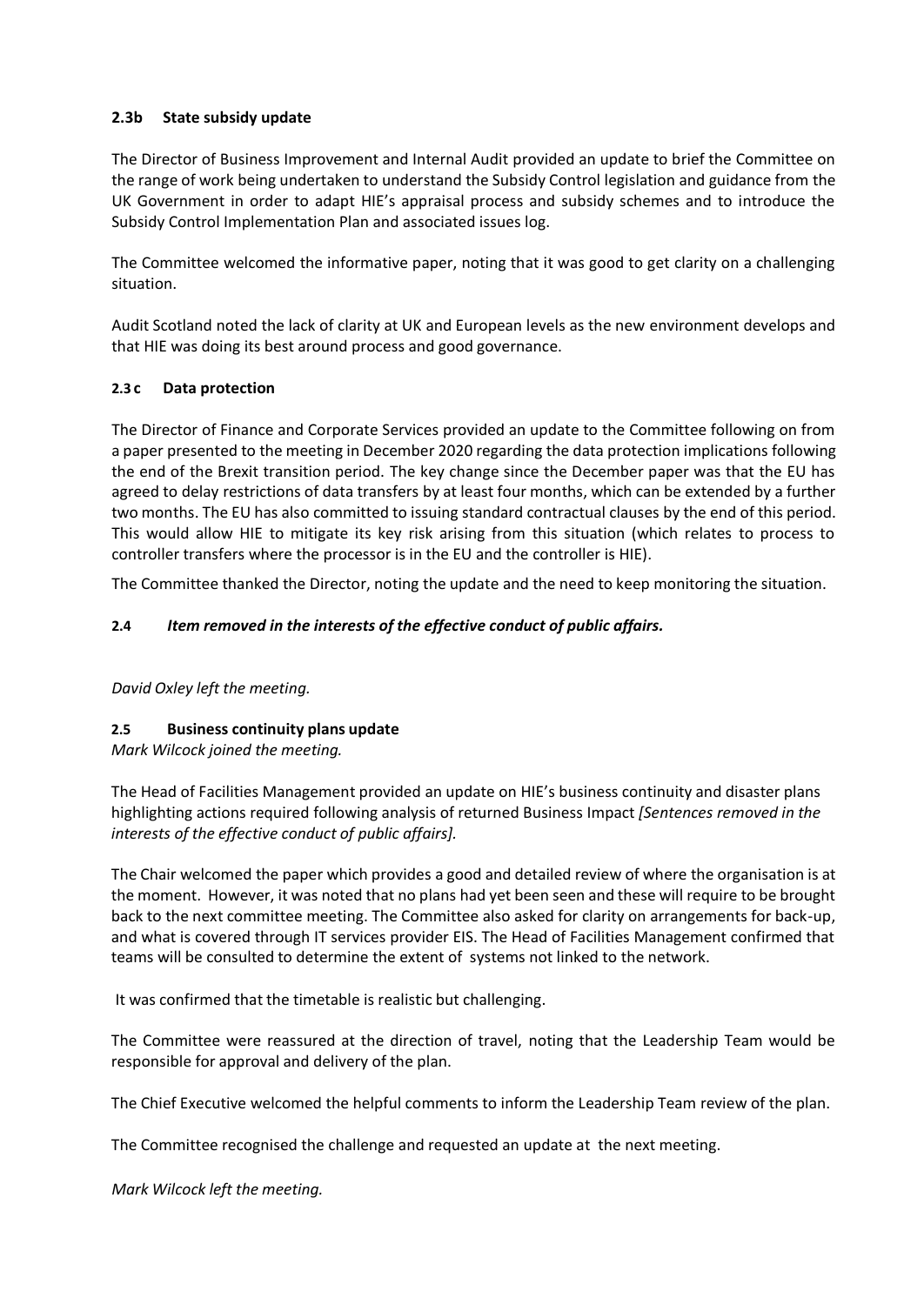# **3 ACCOUNTS RELATED STUTHAN CUNNTASACHAIL**

### **3.1 Annual report and accounts improvement plan**

The Director of Finance and Corporate Services provided an update on the progress and actions being undertaken by the Financial services team to address area for improvement highlighted in the 19/20 audit report. 1) Accounts preparation process - The team is now fully recruited and familiar with HIE systems and the more complex areas of the annual accounts. The annual accounts preparation plan includes a pre audit review of complex areas of the annual accounts to ensure all complex transactions are considered fully; 2) Presentation of financial statements - The new format of these key statements will be agreed with Audit Scotland and included in the 2020-21 accounts; and 3) HIE should review its performance analysis and financial commentary - The multi-disciplinary team will review the process to ensure the issues that arose in 2019/20 in delivering the unaudited accounts document on time are addressed.

The Committee commented that it was good to see the paper and recommendations being addressed.

The Audit Director, Performance Audit and Best Value, Audit Scotland commented that it was a helpful and constructive paper, reflecting the mechanics and staffing and the desire to improve the annual accounts process.

### **3.1a Lessons learned from external audits**

The Director of Business Improvement and Internal Audit presented a paper outlining lessons learned from the annual accounts process and identifying actions which will be implemented for the 2020-21 process. All parties commented that the 2020-21 process had worked well in the circumstances.

The Senior Audit Manager, Audit Scotland highlighted the open and frank discussion that had taken place which was indicative of then good working relations that have been built up.

It was agreed that dates for future Risk and Assurance Committee meetings need to be agreed.

#### **3.1 b Annual accounts planning for 2020-21**

The Director of Finance and Corporate Services provided an update on the proposed timetable to deliver HIE and other group company accounts with the aim of ensuring that HIE meet the expectations which had been set by the Economy, Jobs and Fair Work Committee of the Scottish Parliament. The key date is 15 September 2021, which is the target date for the Risk and Assurance Committee to meet to review the audited accounts, however the paper noted that the timetable for audit had yet to be agreed with Audit Scotland.

The Committee asked how confident the Director was on achieving delivery of the accounts within the timescales. The Director confirmed that it was not yet clear what Audit Scotland's timetable for the audit process would be but, assuming this is the same as last year, then the delivery of the accounts should be achievable, as long as staff were not impacted by sickness absence.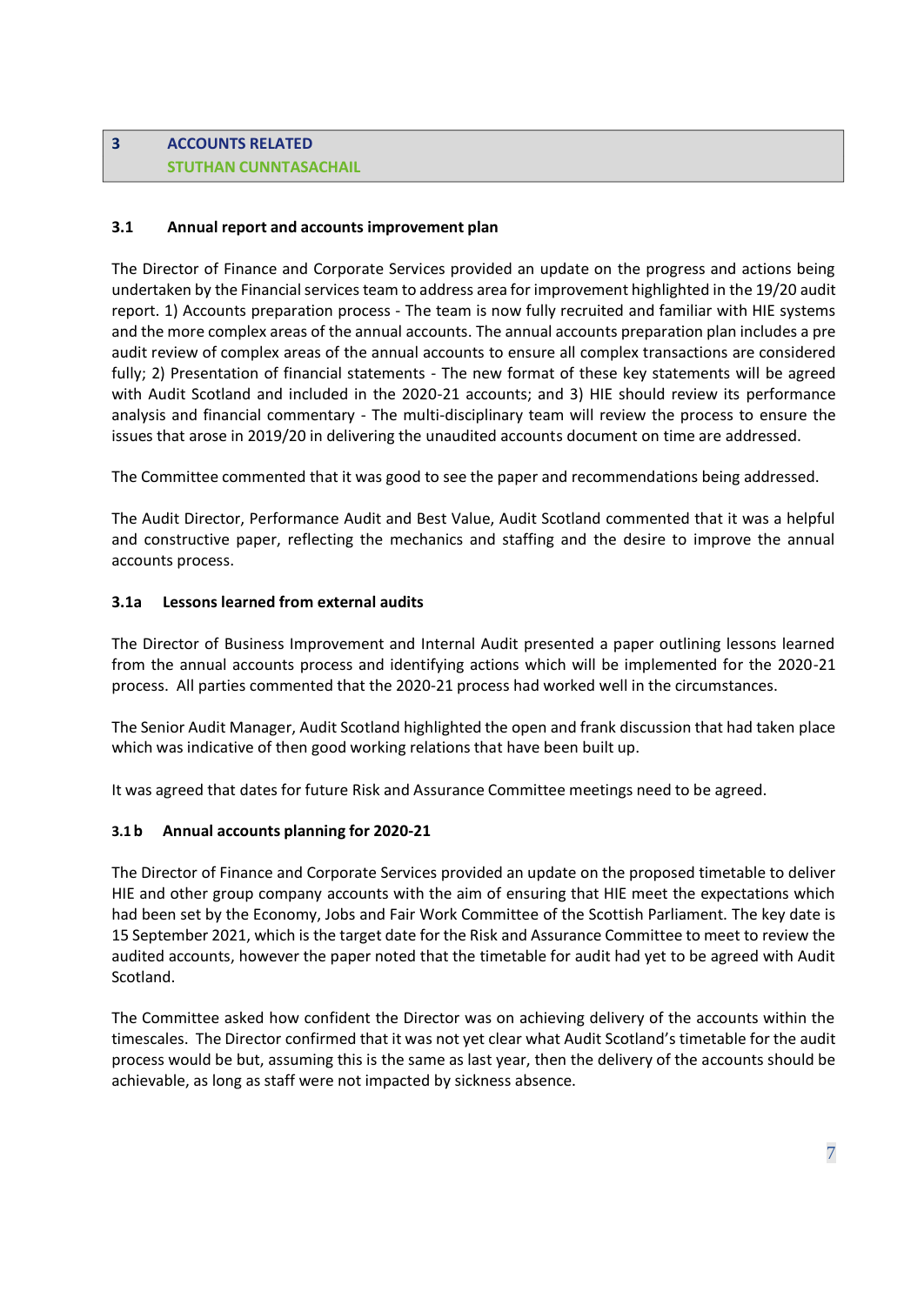# **3.2 Audit Scotland 2020-21 Annual Audit Plan and fee**

The Audit Director, Performance Audit and Best Value, Audit Scotland presented the plan for the annual audit of HIE, this being the fifth year of involvement. The presentation covered significant audit risks for 2020-21, audit outputs, the audit fee and the accounts timetable.

It was noted that the audit fee for 2020-21 had increased by 2.5% compared to the previous year. Due to the pandemic, it is taking 15-20% longer to undertake the audit which Audit Scotland is absorbing. The timings are tighter and quicker across the piece and the slot for the HIE audit needs to be achieved or there will be a need to defer.

Audit Scotland will work with HIE's internal audit team on Covid-19 funding to make the best use of resource. The capability within the HIE Finance team will also be kept under review.

The Committee thanked the Audit Director for the comprehensive presentation and noted awareness of the productive relationship between HIE and Audit Scotland.

# **3.3 Significant transactions approach for 2020-21**

The Compliance and Risk Manager presented a paper outlining the approach being adopted by the Business Improvement and Internal Audit (BIIA) team for reviewing significant transactions for 2020-21, taking into account other assurance activity undertaken in year and a revised expenditure profile.

To inform the approach for 2020-21, BIIA has considered: the impact of Covid-19, including the changed profile of expenditure; other assurance activity undertaken; the Vital Signs report from Finance team at 31 January 2021; and actual expenditure to 31 January 2021. The proposed approach for 2020-21 had been designed to ensure effort is focused on the areas of highest risk. The Audit Director confirmed that this was a helpful approach, balancing risk and capacity. The Committee look forward to receiving the report in due course.

# **3.4 Investment portfolio update**

*Jeff Foot joined the meeting.*

The Head of External Funding and Investment presented a paper providing a review of the shareholdings and loans which HIE holds, including activity during the past 12 months and potential opportunities for exits. The paper addressed development of strategic approaches to financial intervention by investment and lending and provided an overview of changes to processes and documentation for loans, noting the construction of a new loan management system within the MyHIE platform.

There had been no change in shareholding over the past year, and only one new loan awarded. Most activity had concerned supporting companies experiencing difficulties because of Covid-19. While a few businesses had requested deferrals of loans so far, it was likely that many would struggle with repayment of debt taken out under Covid-19 support schemes and requests for support may increase in the coming months.

The new Scottish National Investment Bank (SNIB) are keen to develop a good relationship with HIE and staff are developing an understanding of how the bank operates. *[Sentence removed in the interests of the effective conduct of public affairs].*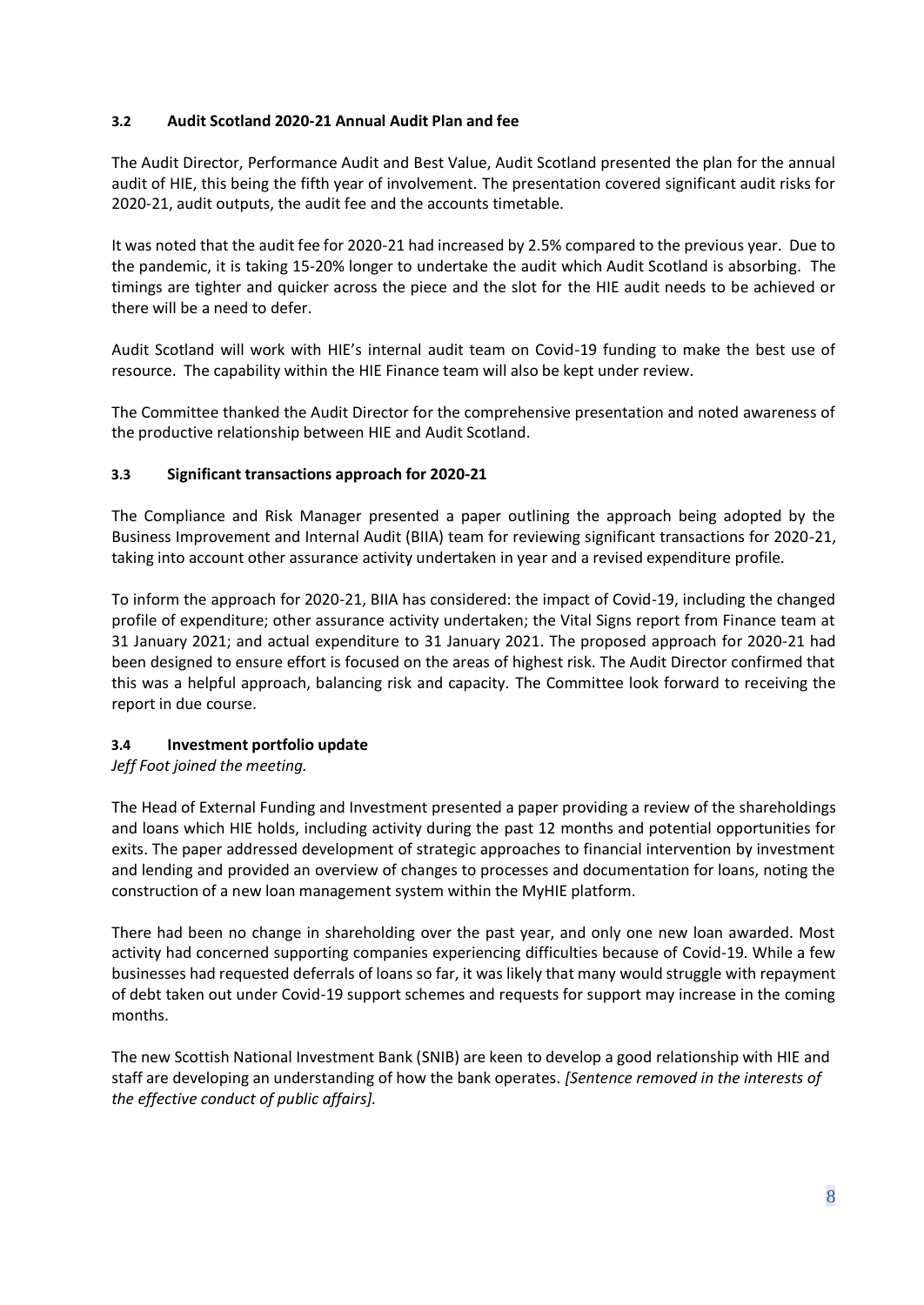The Committee asked staff to explore the potential to align HIE and SNIB's positions effectively to gain a better understanding of how to ensure complementarity and derive great impact jointly in the Highlands and Islands. The Chief Executive agreed and noted that the investment approach needs calibrated and taken back to the Board in the future.

The Committee thanked the Head of External Funding and Investment for the update.

*Jeff Foot left the meeting.*

# **3.5 Approach to annual assurance for 2020-21**

The Compliance and Risk Manager presented a paper outlining the approach to the annual assurance process for 2020-21. The approach takes into account the environment within which HIE is operating, changes to processes, procedures and legislative requirements in-year, and questions included in the internal control checklist in the Scottish Public Finance Manual.

Some changes had been made to the internal checklist. The most significant change proposed this year was on the assurance sought on health and safety, specifically to recognise the changes due to Covid-19. Following consideration by Leadership Team, this had been removed from individual checklists and will be included explicitly in the stewardship report from the Health and Safety Committee which will be reported to the Committee.

The Committee commented on the length of the checklist which has 88 questions, and asked if they were all needed. It was confirmed that these form the internal environment check and need to cover all areas. The Director of Business Improvement and Internal Audit noted that the question set mainly comes from Scottish Government but does reinforce the management responsibility across the organisation. The Deputy Chief Executive also noted that, although the document is quite long, not every section has to be completed and the overall process is not onerous.

The Committee noted that they were reassured by the assurance approach.

# **4 PLANNED ACTIVITY GNÌOMHACHDAN PLANAICHTE**

# **4.1 Information systems**

# **4.1a Cyber maturity summary**

*Claire Murray and Chris Knight (EIS) joined the meeting.*

The Director of Finance and Corporate Services, joined by the Head of EIS Cyber Security and the EIS Information Assurance Manager, provided an update following a request made at the December 2020 Committee meeting that the paper on the Cyber Maturity Review required be reviewed and amended into a plain English style.

The Chair, noting that he had asked for this to be reworded, was pleased with the revised report which was much easier to read and thanked EIS for their efforts in doing this. The Committee further commented that the report was a great improvement and were happy with the clarity the paper brings. However, it was noted that a schedule of actions would be useful.

*[Paragraph removed in the interests of the effective conduct of public affairs].*

The Committee thanked the Director and EIS for the update.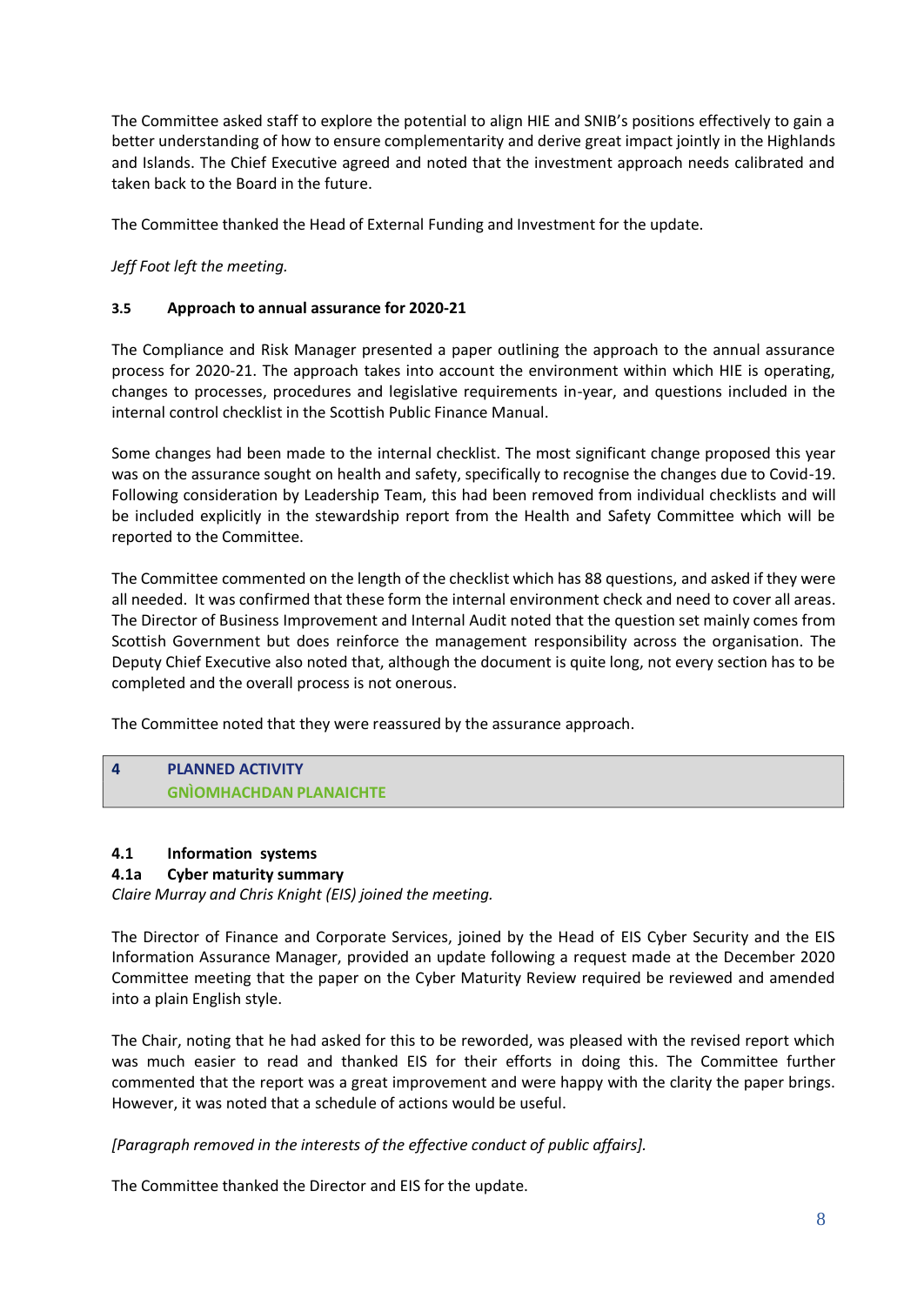# **4.1 b SEPA cyber-attack – EIS review**

The Head of EIS Cyber Security and the EIS Information Assurance Manager provided an update to highlight any lessons that HIE can learn following the significant cyber-attack on SEPA on 24 December 2020. The SEPA cyber-attack demonstrated the impact of a sophisticated attack and also the effectiveness of the SEPA incident response. The Committee asked, if this had happened to the EIS support partner network, how effective would our response be, and what lessons can we learn.

*[Paragraph removed in the interests of the effective conduct of public affairs].*

*[Paragraph removed in the interests of the effective conduct of public affairs].*

*[Paragraph removed in the interests of the effective conduct of public affairs].*

The Committee thanked the Director and EIS noting that there was a lot more to learn from this incident and requested an update at the next meeting.

*Claire Murray and Chris Knight (EIS) left the meeting.*

# **4.2 Update on governance policies reviews**

The Compliance and Risk Manager provided an update to note progress on reviews of governance policies and the anticipated timetable for review of those not yet updated. A number of these policies have been recently reviewed and updated, and some new policies prepared to reflect the changing environment within which HIE is operating.

The Committee noted the update and were content with progress.

# **4.3 Risk Register at February 2021**

The Director of Business Improvement and Internal Audit presented a paper asking the Committee to consider the updated February 2021 Corporate Risk Register. No new corporate risks had been added to the risk register since it was last considered by the Risk and Assurance Committee, however a number of risks had been removed following reassessment.

The Committee noted that the second highest risk was staff capacity and that ensuring organisational fit to maximise delivery of strategic outcomes was paramount.

# **4.4 Assurance plan progress report to end January 2021**

The Compliance and Risk Manager presented an update paper of a regular report to Committee outlining assurance activity undertaken since the last report in November 2020 and a summary of progress against the agreed assurance plan for 2020-21.

Good progress had been made against the agreed assurance plan for 2020-21. However, in delivering the plan, the team was required to accommodate changes in HIE priorities, provide advice as to appropriate controls for different delivery models and to undertake additional reviews to consider concerns raised by external parties. Due to this it was proposed that three items should be moved to the 2021-22 plan. These were: 1) Information governance follow-up; 2) Revision to follow-up process; and 3) Review of expenditure on Board member interests for 2020-21.